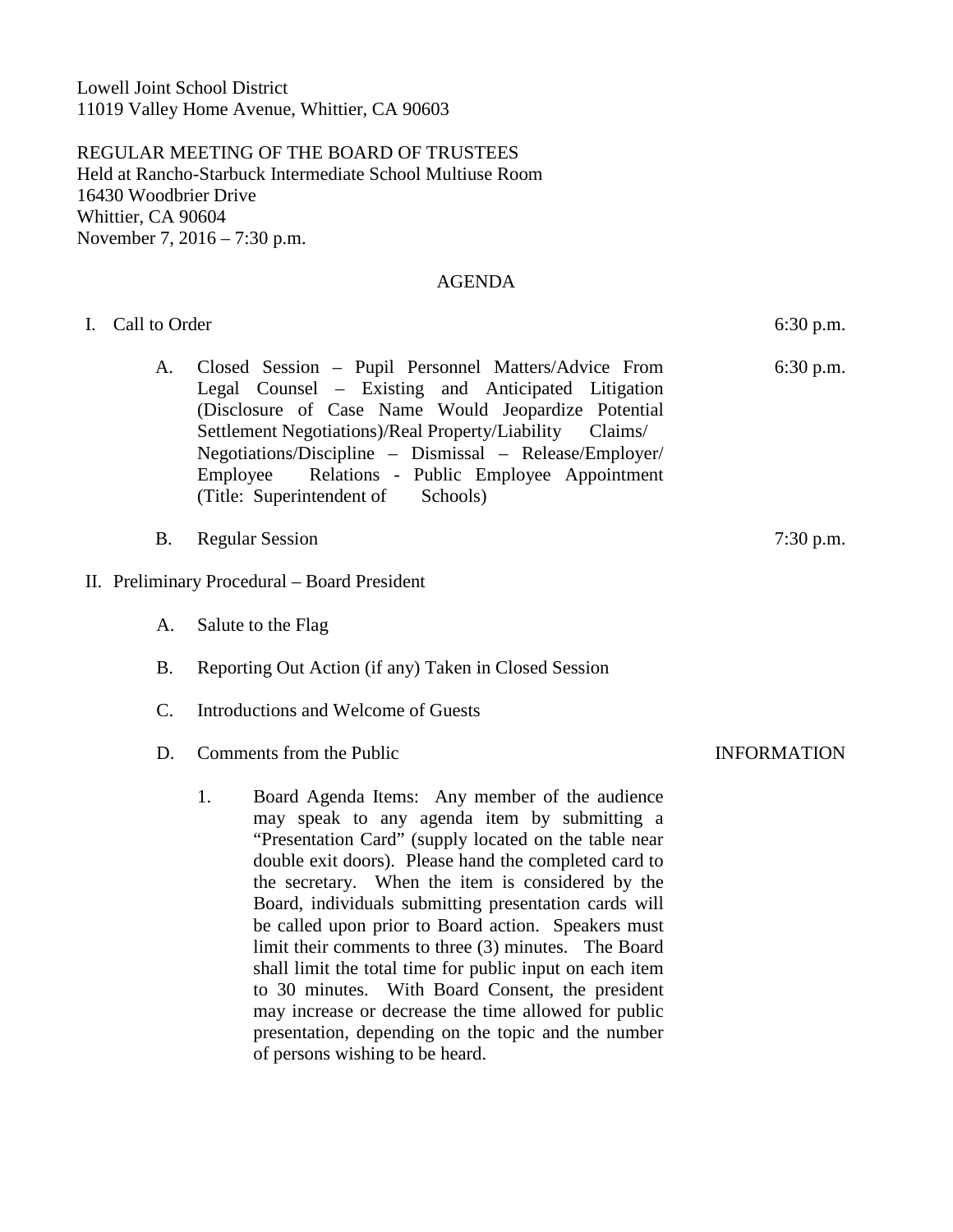|      |                                     | 2.<br>Topics Not on Agenda: Anyone in attendance may<br>by following the<br>address<br>any issue<br>same<br>identification process as shown in II-D-1 above.<br>Since the Board cannot take action on items which<br>are not on the agenda, such items will be referred to<br>Superintendent for handling.<br>the<br>Individuals<br>interested in speaking to items which are not on the<br>agenda will be called upon under Item III. |                    |  |  |  |  |  |
|------|-------------------------------------|----------------------------------------------------------------------------------------------------------------------------------------------------------------------------------------------------------------------------------------------------------------------------------------------------------------------------------------------------------------------------------------------------------------------------------------|--------------------|--|--|--|--|--|
|      | E.                                  | Acknowledgement of Correspondence to the Board                                                                                                                                                                                                                                                                                                                                                                                         | <b>INFORMATION</b> |  |  |  |  |  |
|      | F.                                  | Approval of Agenda                                                                                                                                                                                                                                                                                                                                                                                                                     | <b>ACTION</b>      |  |  |  |  |  |
|      | G.                                  | Approval of Minutes from the October 3, 2016, Regular<br>Board Meeting and October 10, 2016, Special Board<br>Meeting                                                                                                                                                                                                                                                                                                                  | <b>ACTION</b>      |  |  |  |  |  |
| III. |                                     | Topics Not on the Agenda                                                                                                                                                                                                                                                                                                                                                                                                               |                    |  |  |  |  |  |
| IV.  |                                     | Reports                                                                                                                                                                                                                                                                                                                                                                                                                                | <b>INFORMATION</b> |  |  |  |  |  |
|      | A.                                  | Timely Information from Board and Superintendent - Board<br>President                                                                                                                                                                                                                                                                                                                                                                  |                    |  |  |  |  |  |
|      | <b>B.</b>                           | <b>School Reports</b>                                                                                                                                                                                                                                                                                                                                                                                                                  |                    |  |  |  |  |  |
|      |                                     | (School Reports will be the First Meeting of the Month)                                                                                                                                                                                                                                                                                                                                                                                |                    |  |  |  |  |  |
| V.   |                                     | General – George J. Giokaris                                                                                                                                                                                                                                                                                                                                                                                                           |                    |  |  |  |  |  |
|      | A.                                  | Establishment<br>of December 12, 2016,<br>Annual<br>as<br>Organizational Meeting of the Board of Trustees                                                                                                                                                                                                                                                                                                                              | <b>ACTION</b>      |  |  |  |  |  |
| VI.  | Business Services - Andrea Reynolds |                                                                                                                                                                                                                                                                                                                                                                                                                                        |                    |  |  |  |  |  |
|      |                                     | No Items Except on Consent Calendar.                                                                                                                                                                                                                                                                                                                                                                                                   |                    |  |  |  |  |  |
| VII. |                                     | Human Resources – George J. Giokaris                                                                                                                                                                                                                                                                                                                                                                                                   |                    |  |  |  |  |  |
|      | A.                                  | Approval of the Contract for Superintendent of Schools for<br>January 1, 2017, through June 30, 2019                                                                                                                                                                                                                                                                                                                                   | <b>ACTION</b>      |  |  |  |  |  |
|      | <b>B.</b>                           | Approval of Consultant Agreement with Jim Coombs<br>Effective November 8, 2016, through December 31, 2016                                                                                                                                                                                                                                                                                                                              | <b>ACTION</b>      |  |  |  |  |  |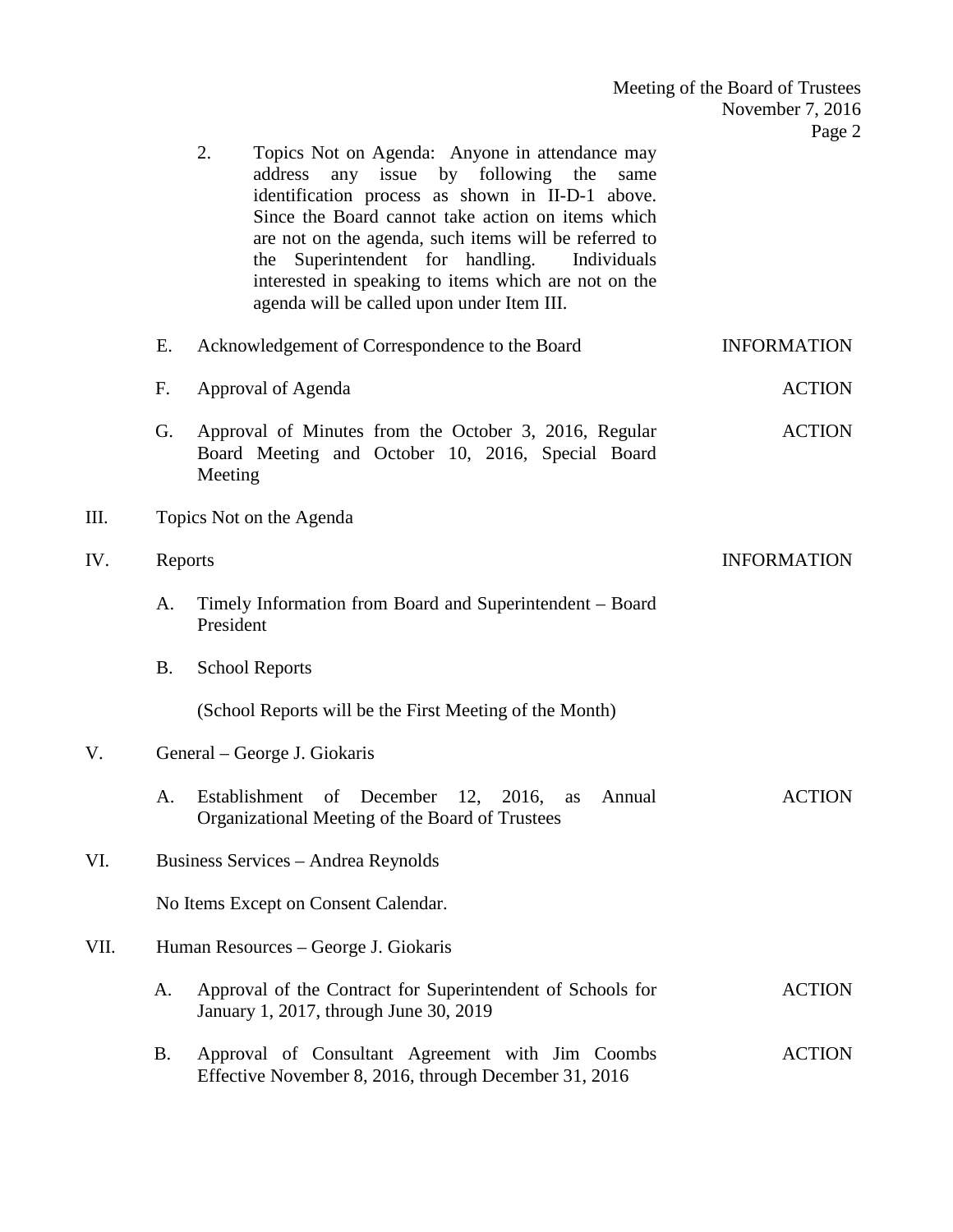Meeting of the Board of Trustees November 7, 2016 Page 3

### VIII. Curriculum/Instruction – Sheri McDonald

- A. Presentation and Approval of Single School Plans for Student Achievement INFORMATION/ ACTION
- IX. Consent Calendar

Action by the Board in adoption of the "Consent Calendar" means that all items appearing in this section are adopted by one single motion, unless a Member of the Board or the Superintendent requests that any such item be removed from the "Consent Calendar" and voted upon separately. Generally, "Consent Calendar" items are enacted upon in one action to conserve time and permit focus on other-than-routine matters.

A. Business Services – Andrea Reynolds

|    | 1. | Purchase Order Report 2016/17 #4                                                                                                                                              | <b>ACTION/</b><br>(RATIFICATION) |
|----|----|-------------------------------------------------------------------------------------------------------------------------------------------------------------------------------|----------------------------------|
|    | 2. | Warrant Listing Report 2016/17 #4                                                                                                                                             | <b>ACTION/</b><br>(RATIFICATION) |
|    | 3. | Approval of Agreement with Whittier Christian High<br>School to Provide Field Trip Transportation                                                                             | <b>ACTION</b>                    |
|    | 4. | Approval of Amended Agreement with All City<br>Management Services, Inc., for Crossing Guards                                                                                 | <b>ACTION/</b><br>(RATIFICATION) |
|    | 5. | Approval of Agreement with Fagen Friedman &<br>Fulfrost, LLP for Facilities Related Legal Services<br>Primarily for the Olita Major Maintenance and<br>Growth Project         | <b>ACTION/</b><br>(RATIFICATION) |
|    | 6. | Approval of Amended Lease Agreement with<br>SurroundCare Options Effective July 1, 2016,<br>through June 30, 2019, at Various Sites in<br><b>Lowell Joint School District</b> | <b>ACTION/</b><br>(RATIFICATION) |
| В. |    | Human Resources – George J. Giokaris                                                                                                                                          |                                  |
|    | 1. | Employer-Employee Relations/Personnel<br>Report<br>2016/17 #4 Which Includes Hiring, Resignations,<br>Contract Adjustments,<br>and Retirements<br>for                         | <b>ACTION/</b><br>(RATIFICATION) |

Certificated, Classified, and Confidential Employees